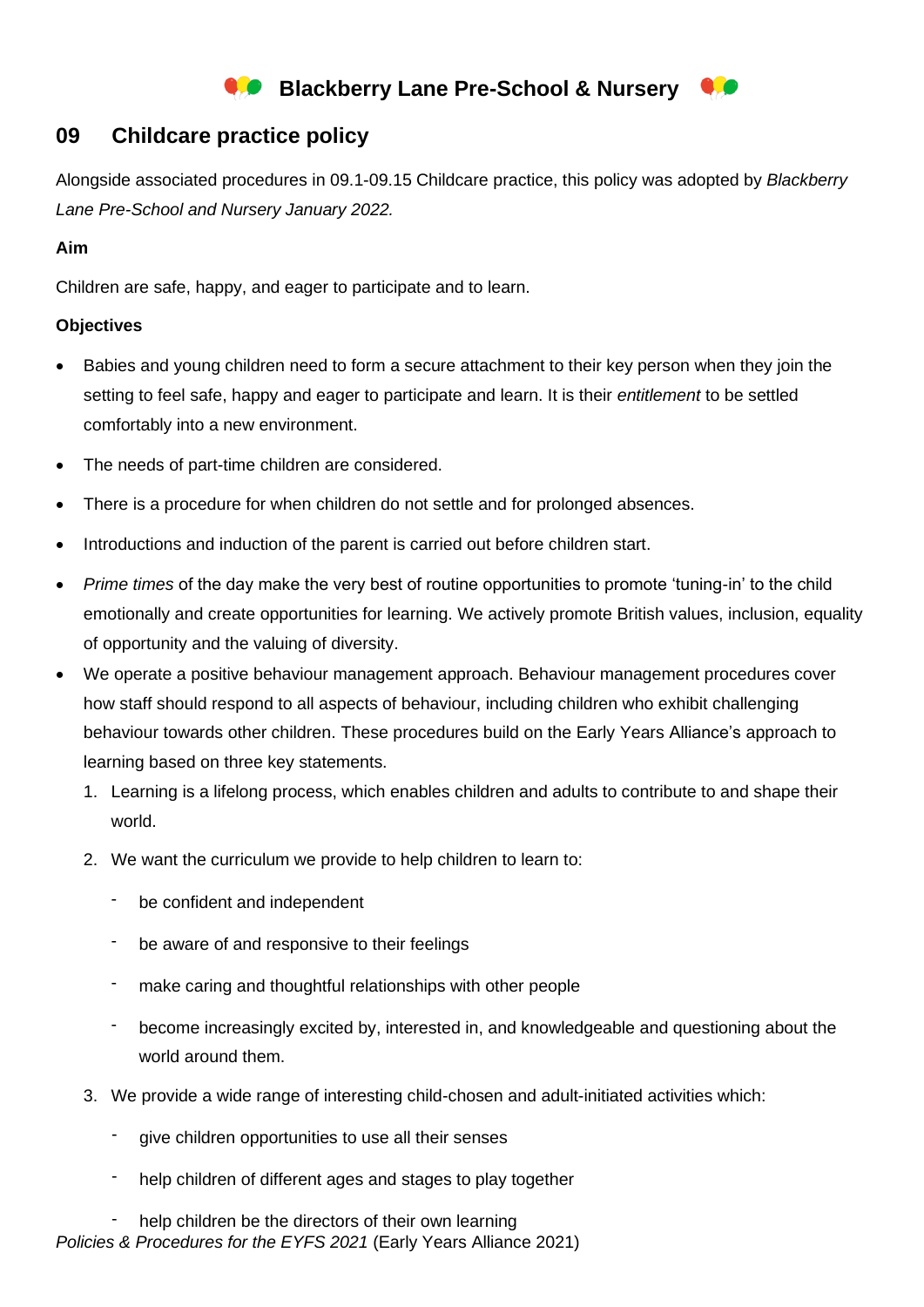help children develop an inquiring and questioning attitude to the world around them

The *Early Years Foundation Stage* is used as a framework to provide care and learning opportunities for babies and children under two years.

# **Older Children (2-5 years)**

• To feel securely settled and ready to learn, children from two to five years need to form attachments with adults who care for them, primarily to a key person, but with other adults and children too. In this way children feel part of a community of learners; they can contribute to that community and receive from it. The three-stage model is applicable, but with some differences in the procedures for children moving up into the next group and for older children.

#### **Waiting list and admissions**

Our provision is accessible to children and families from all sections of the local and wider community. We aim to ensure that all sections of the community receive accessible information and that our admissions procedures are fair, clear, and open to all parents who apply for places. The availability of a place at the setting considers staff/child ratios, the age of the child and registration requirements.

- We endeavour to operate in an inclusive manner which enables all children and families to access our services.
- We also have regard for the needs of parents who are:
	- looking to take up work, remain in work or extend their hours of work
	- looking to commence training or education
- We work in partnership with the local authority and other agencies to ensure that our provision is accessible to all sections of the community.
- Services are widely advertised and information is accessible to all sections of the community.
- Where the number of children wanting places exceeds the number of places available a waiting list is operated using clear criteria for allocation of places as detailed in section 09.1 Waiting list and admissions procedure.

#### **Funded places – free entitlement**

All 3- and 4-year-olds in England are entitled to 15 hours free childcare each week for 38 weeks of the year. Some eligible 2 year olds are also entitled. Funded places are offered in accordance with national and local codes of practice and adherence to the relevant Provider Agreement/Contract with the local authority.

#### **Legal References**

Special Educational Needs and Disability Act 2001

Special Educational Needs and Disability Code of Practice (DfE and DHSC 2014)

# Equality Act 2010

*Policies & Procedures for the EYFS 2021* (Early Years Alliance 2021)